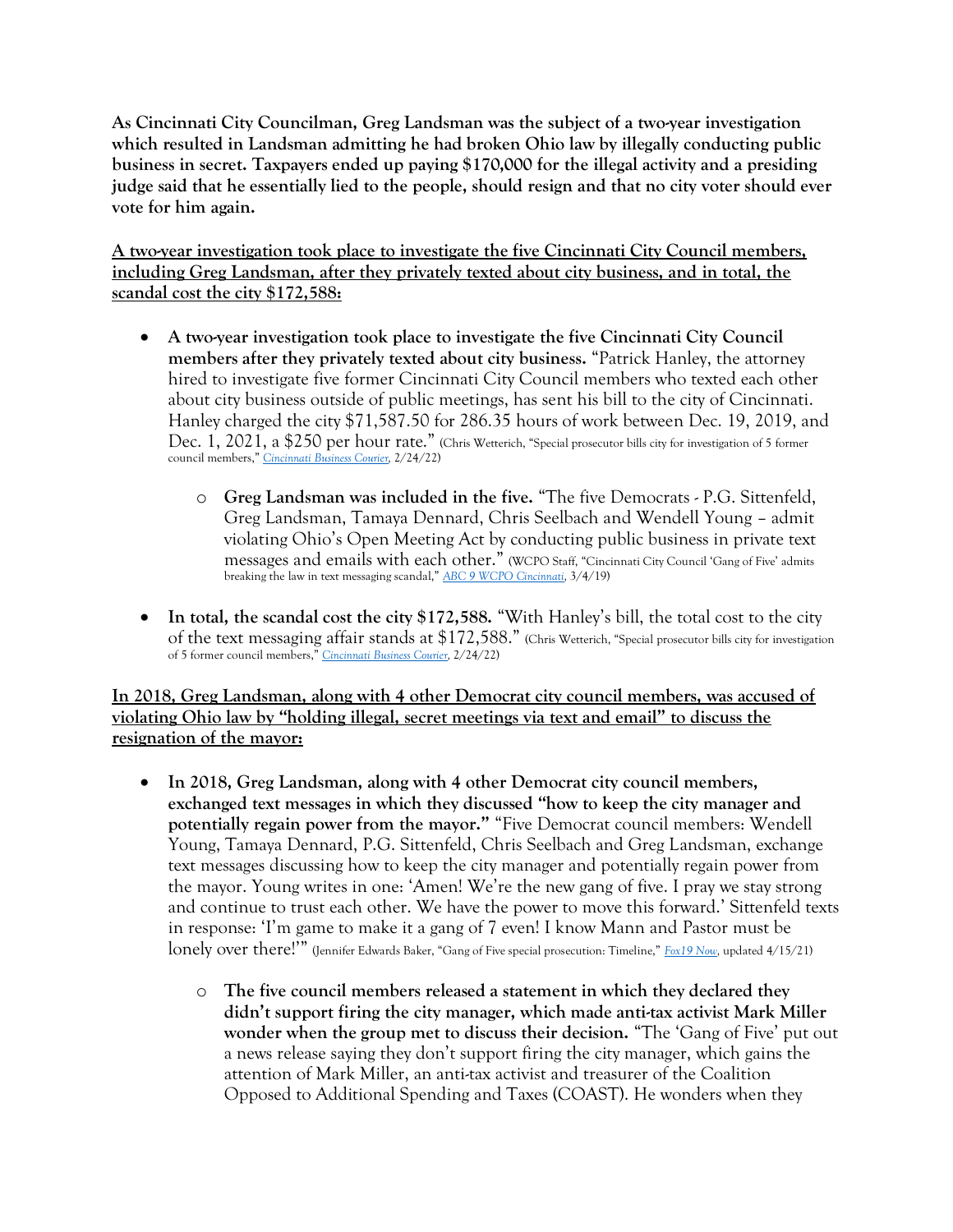publicly met to decide this since there had been no public meetings about the city manager. He suspects they violated Ohio's Open Meetings Act by conferring privately to decide public business. A public records request is filed for their text messages, emails and other communications." (Jennifer Edwards Baker, "Gang of Five special prosecution: Timeline," *[Fox19 Now,](https://www.fox19.com/2021/04/15/gang-five-special-prosecution-timeline/)* updated 4/15/21)

• **Miller determined that the five council members violated Ohio law by "holding illegal, secret meetings via text and email" to discuss the resignation of the mayor.** "Miller sues when six weeks go by without the city releasing the records. The lawsuit describes the Democrats as a 'cabal of five rogue members' of council holding illegal, secret meetings via text and email to discuss the mayor asking Black to resign in violation of the state's Sunshine law and Cincinnati's city charter. The city contends texts and emails sent from council members' personal phones are not public records." (Jennifer Edwards Baker, "Gang of Five special prosecution: Timeline," *[Fox19 Now,](https://www.fox19.com/2021/04/15/gang-five-special-prosecution-timeline/)* updated 4/15/21)

### **The lawmakers were ordered to turn their texts over, and Landsman obliged:**

• **The lawmakers were ordered to turn their texts over, and Landsman obliged.** "Hamilton County Prosecutor Joe Deters tells FOX19 NOW a grand jury investigation is underway into destroyed text messages. The five council members receive subpoenas to turn their phones over and the prosecutor's office has copies, or clones, made of the phones, to retrieve the texts. Landsman, Sittenfeld and Seelbach preserved their messages and turned them over, prosecutors say." (Jennifer Edwards Baker, "Gang of Five special prosecution: Timeline," *[Fox19 Now,](https://www.fox19.com/2021/04/15/gang-five-special-prosecution-timeline/)* updated 4/15/21)

# **Per the released text messages, Landsman even "ponders whether it is legal:"**

• **Per the released text messages, Landsman even "ponders whether it is legal."** "Thousands of text messages are released. These messages are more candid than ones connected to the case that already were released in 2018. Those texts were on a group string among the five. The latest ones are between smaller groups, and one-on-one. They are more personal, with eye-raising insults, name-calling ('psychotic salty whiny nut'), plots and just plain gossip. At one point in all the private back-and-forth, Landsman ponders whether it is legal." (Jennifer Edwards Baker, "Gang of Five special prosecution: Timeline," *[Fox19 Now,](https://www.fox19.com/2021/04/15/gang-five-special-prosecution-timeline/)* updated 4/15/21)

# **In February 2019, a \$101,000 settlement was arranged "in which the city admits council members violated Ohio's Open Meetings Act twice," and in March 2019, the judge approved the settlement:**

- **In February 2019, a \$101,000 settlement was arranged "in which the city admits council members violated Ohio's Open Meetings Act twice."** "February 2019. A \$101,000 settlement is arranged in which the city admits council members violated Ohio's Open Meetings Act twice and Young deleted his texts. This includes \$1,000 for two Open Meeting Act violations and \$10,000 for Young destroying the texts." (Jennifer Edwards Baker, "Gang of Five special prosecution: Timeline," *[Fox19 Now,](https://www.fox19.com/2021/04/15/gang-five-special-prosecution-timeline/)* updated 4/15/21)
- **In March 2019, the judge approved the settlement, and determined that the five council members, including Landsman, should step down.** "March 2019. Judge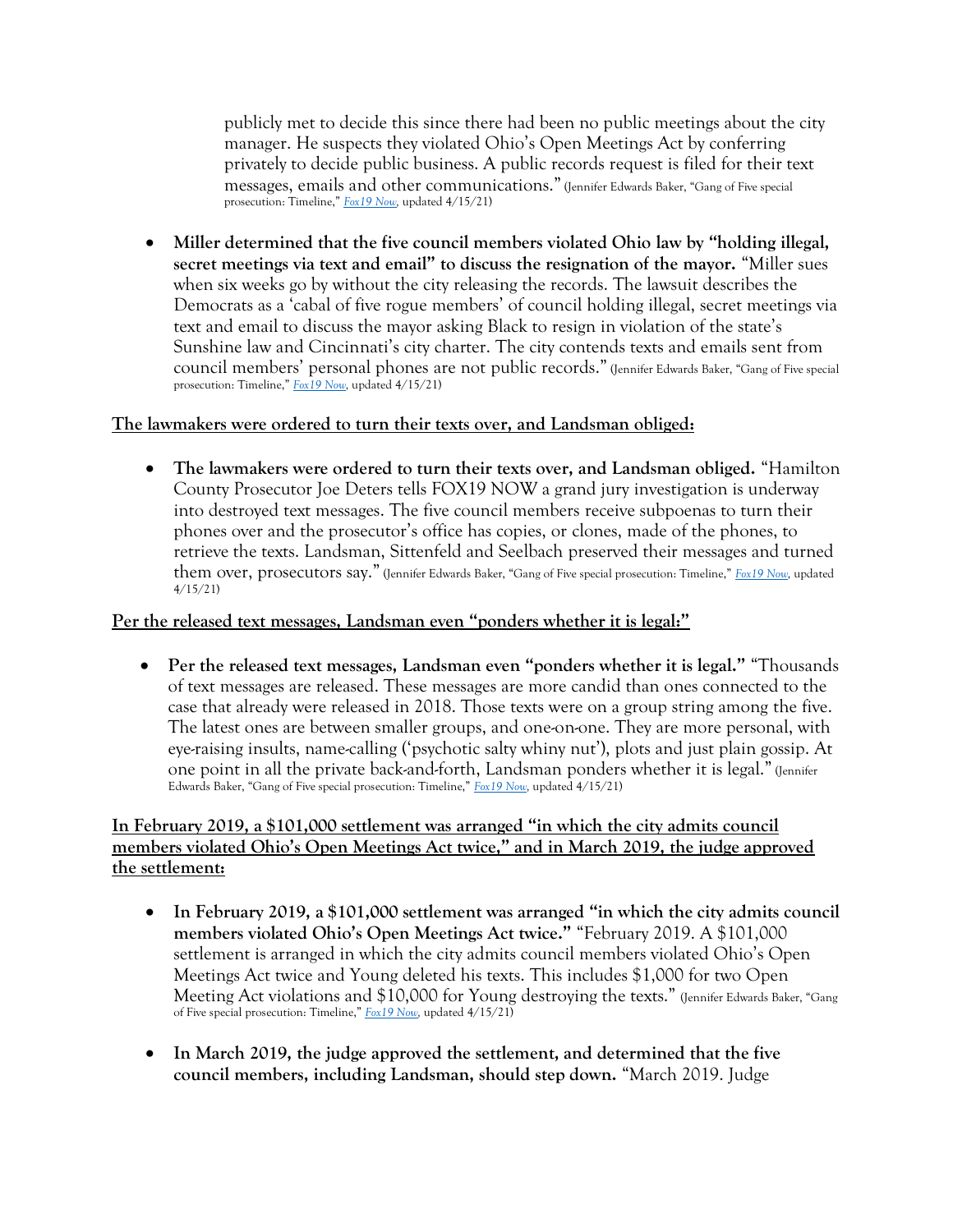Ruehlman approves the settlement, telling the five council members in his courtroom they should step down." (Jennifer Edwards Baker, "Gang of Five special prosecution: Timeline," *[Fox19 Now,](https://www.fox19.com/2021/04/15/gang-five-special-prosecution-timeline/)* updated 4/15/21)

### **The city of Cincinnati paid the \$101,000 settlement, which brought the question of why taxpayers were "on the hook" for the criminal behavior of Landsman and his colleagues:**

- **"City taxpayers will shell out \$101,000 to settle a lawsuit over secret text messages and emails exchanged by five council members in violation of Ohio's Open Meetings Act, according to city records released Monday."** (Jennifer Edwards Baker, "Gang of Five: Cincinnati taxpayers to pay \$101K in settlement over secret council texts," *[Fox19 Now,](https://www.fox19.com/2019/03/04/gang-five-cincinnati-taxpayers-pay-k-settlement-over-secret-council-texts/)* 3/4/19)
- **Vice Mayor Christopher Smitherman questioned why taxpayers were "on the hook" for the criminal behavior of Landsman and his colleagues.** "Vice Mayor Christopher Smitherman called the entire episode 'a waste of money.' It's not over yet, he warned. 'They are north of \$200,000. Because this is criminal, it's unclear why the taxpayer needs to pay the bill. That's the question. The question is why are we on the hook for their criminal behavior?'" (Jennifer Edwards Baker, "Gang of Five: Cincinnati taxpayers to pay \$101K in settlement over secret council texts," *[Fox19 Now,](https://www.fox19.com/2019/03/04/gang-five-cincinnati-taxpayers-pay-k-settlement-over-secret-council-texts/)* 3/4/19)

# **All five members of the Gang of Five admitted to breaking the law, although Landsman said he had no plans to step down:**

- All five members of the Gang of Five admitted to breaking the law. "Five Cincinnati City" Council members have admitted breaking the law and the city has agreed to pay \$101,000 to settle a lawsuit against them in the "Gang of Five" text messaging scandal. The five Democrats - P.G. Sittenfeld, Greg Landsman, Tamaya Dennard, Chris Seelbach and Wendell Young – admit violating Ohio's Open Meeting Act by conducting public business in private text messages and emails with each other. Furthermore, Young admits deleting text messages from his cell phone in violation of Judge Robert Ruehlman's order." (WCPO Staff, "Cincinnati City Council 'Gang of Five' admits breaking the law in text messaging scandal," *[ABC 9 WCPO Cincinnati,](https://www.wcpo.com/news/local-news/hamilton-county/cincinnati/cincinnati-city-council-gang-of-five-admits-breaking-the-law-in-text-messaging-scandal)* 3/4/19)
	- o **"The five council members – Wendell Young, P.G. Sittenfeld, Chris Seelbach, Tamaya Dennard and Greg Landsman – all admitted as part of a settlement agreement that they broke Ohio open meetings law by secretly discussing public business in a string of group text messages."** (Dan Horn and Sharon Coolidge, "Judge tells City Council's 'Gang of Five' they should apologize and resign over secret texts," *[Cincinnati Enquirer,](https://www.cincinnati.com/story/news/politics/2019/03/07/cincinnati-texting-case-council-members-admit-breaking-law/3089766002/)* 3/7/19)
- **"Landsman said he has no plans to step down."** "Outside the courtroom after the hearing, Landsman said he has no plans to step down. 'You have to take responsibility for your actions,' he said, referring to the texts. 'I've said they were a mistake from the beginning.'" (Dan Horn and Sharon Coolidge, "Judge tells City Council's 'Gang of Five' they should apologize and resign over secret texts," *[Cincinnati Enquirer,](https://www.cincinnati.com/story/news/politics/2019/03/07/cincinnati-texting-case-council-members-admit-breaking-law/3089766002/)* 3/7/19)

**The judge determined that the five Council members, including Landsman, should resign, as they "essentially lied to the people of the city," "the trust is gone," and he said that "no city voter should ever vote for them again:"** 

• **"'You essentially lied to the people of the city. The trust is gone,' he says."** (Jennifer Edwards Baker, "Gang of Five special prosecution: Timeline," *[Fox19 Now,](https://www.fox19.com/2021/04/15/gang-five-special-prosecution-timeline/)* updated 4/15/21)